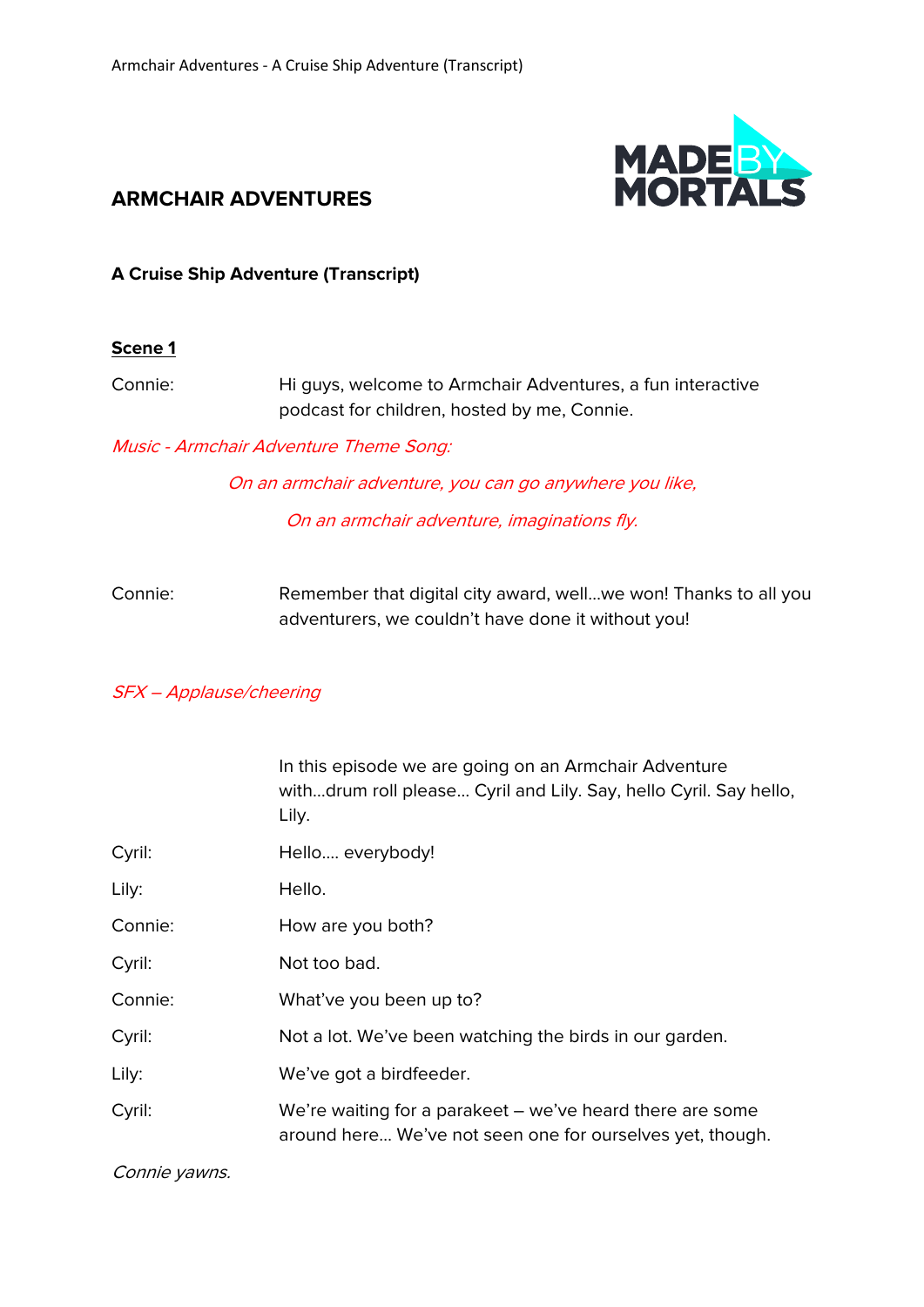| Cyril:  | Sorry, birdwatching must sound a bit boring.                                                                                                                              |
|---------|---------------------------------------------------------------------------------------------------------------------------------------------------------------------------|
| Connie: | Oh no, it's not that – I promise. I just haven't been sleeping very<br>well lately                                                                                        |
| Lily:   | Oh dear.                                                                                                                                                                  |
| Cyril:  | I know that feeling.                                                                                                                                                      |
| Connie: | When I'm downstairs, I'm shattered but as soon as I get into bed,<br>I'm wide awake with my brain whirring a hundred miles an hour. I<br>don't know what's wrong with me. |
| Cyril:  | It can be hard to switch off and get a proper rest.                                                                                                                       |
| Connie: | It feels like all my worries have been lurking at the back of my<br>brain all day, waiting for the lights to go down before jumping<br>out.                               |
| Cyril:  | You know, I sometimes wish we could just fly away from it all, like<br>the birds in our garden.                                                                           |
| Connie: | Well, that's what I'm here for! Let's get the rest of the gang on the<br>line and we'll see if we can find you the perfect getaway                                        |

## Music - Armchair Adventure Theme (instrumental only)

| Connie:   | I have all my lovely customers on a conference call now ready to<br>take part. Say hi everyone                                                                                                                                          |
|-----------|-----------------------------------------------------------------------------------------------------------------------------------------------------------------------------------------------------------------------------------------|
| Ensemble: | (different hellos)                                                                                                                                                                                                                      |
| Lilly:    | Hello everybody.                                                                                                                                                                                                                        |
| Connie:   | We've been talking about how much Lily and Cyril would like to<br>get away from it all: somewhere they can switch their worries off,<br>relax and have fun. We thought you might have some ideas<br>about where they could jet away too |
| Pauline:  | What kind of thing are you after?                                                                                                                                                                                                       |
| Lily:     | I don't know, really.                                                                                                                                                                                                                   |
| Cyril:    | We're up for anything.                                                                                                                                                                                                                  |
| Hazel:    | How about a relaxing spa break?                                                                                                                                                                                                         |
|           | CEV relation modifician music enlaching unter                                                                                                                                                                                           |

SFX – relaxing, meditation music, splashing water

Rita: Or a shopping spree where you can really splash out…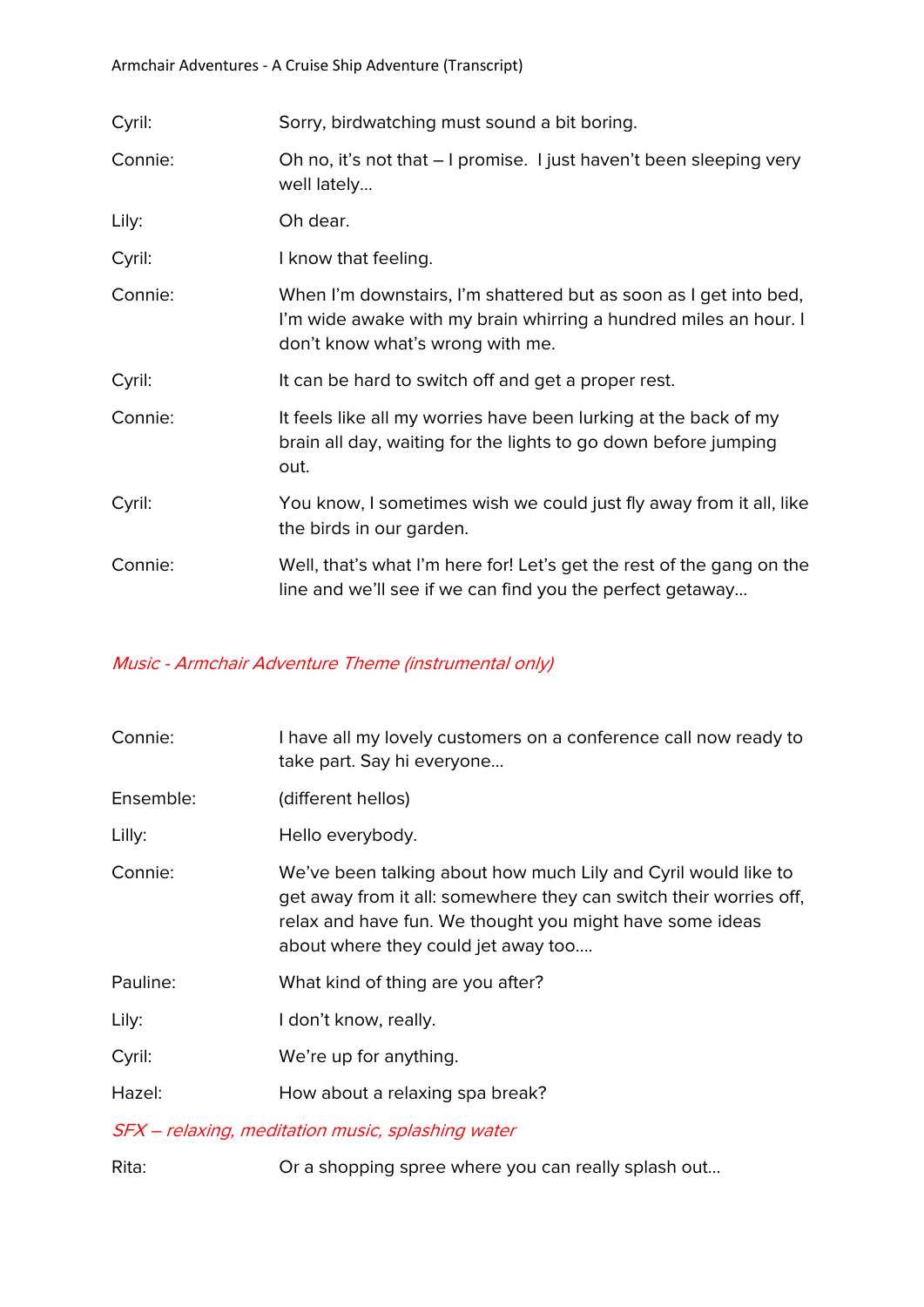## SFX – shopping mall, till, bags

| Barry:         | Or how about an activity holiday where you learn a new sport?                                                                              |
|----------------|--------------------------------------------------------------------------------------------------------------------------------------------|
|                | SFX - team sport shouting, out of breath                                                                                                   |
| Carla:         | Or you could treat yourselves to a show, something spectacular,<br>like a cabaret or the circus                                            |
| $SFX - circus$ |                                                                                                                                            |
| Linda:         | Or how about a bit of site-seeing?                                                                                                         |
|                | SFX - snapping of cameras, hustle and bustle of busy city.                                                                                 |
| Cyril:         | Wait a minute, we've already been on a holiday that had all those<br>things: the cruise! Remember, Lily?                                   |
| Lily:          | They had everything.                                                                                                                       |
| Cyril:         | There was entertainment, and activities, you could spend the<br>days sightseeing and the nights, eating, drinking and being<br>entertained |
| Lily:          | They had a spa                                                                                                                             |
| Cyril:         | Exercise classes, restaurants, shops, even a trapeze artist                                                                                |
| Connie:        | That all sounds amazing Why don't we go on a cruise<br>ship adventure?                                                                     |
| Kenny:         | I've always wanted to go on a cruise.                                                                                                      |
| Pat:           | Sounds great.                                                                                                                              |
| Barry:         | I love boats, when I was a kid, I used to love watching the boats<br>on Stamford Park Boating Lake.                                        |
| Ronnie:        | I think this boat will be a bit bigger than that.                                                                                          |
| Cyril:         | The cruise ship we went on was ginormous.                                                                                                  |
| Connie:        | Come on then, let's get ready. I've never been on a cruise<br>before, so you'll have to help me - what do you think we should<br>wear?     |
| Barry:         | When we watched the boats at Stamford Park, I had a lovely little<br>sailor suit.                                                          |
| Ronnie:        | I've always wanted to dress up as a pirate.                                                                                                |
| Keith:         | I'm coming prepared in my sowester and galoshes with my<br>yellow wellies.                                                                 |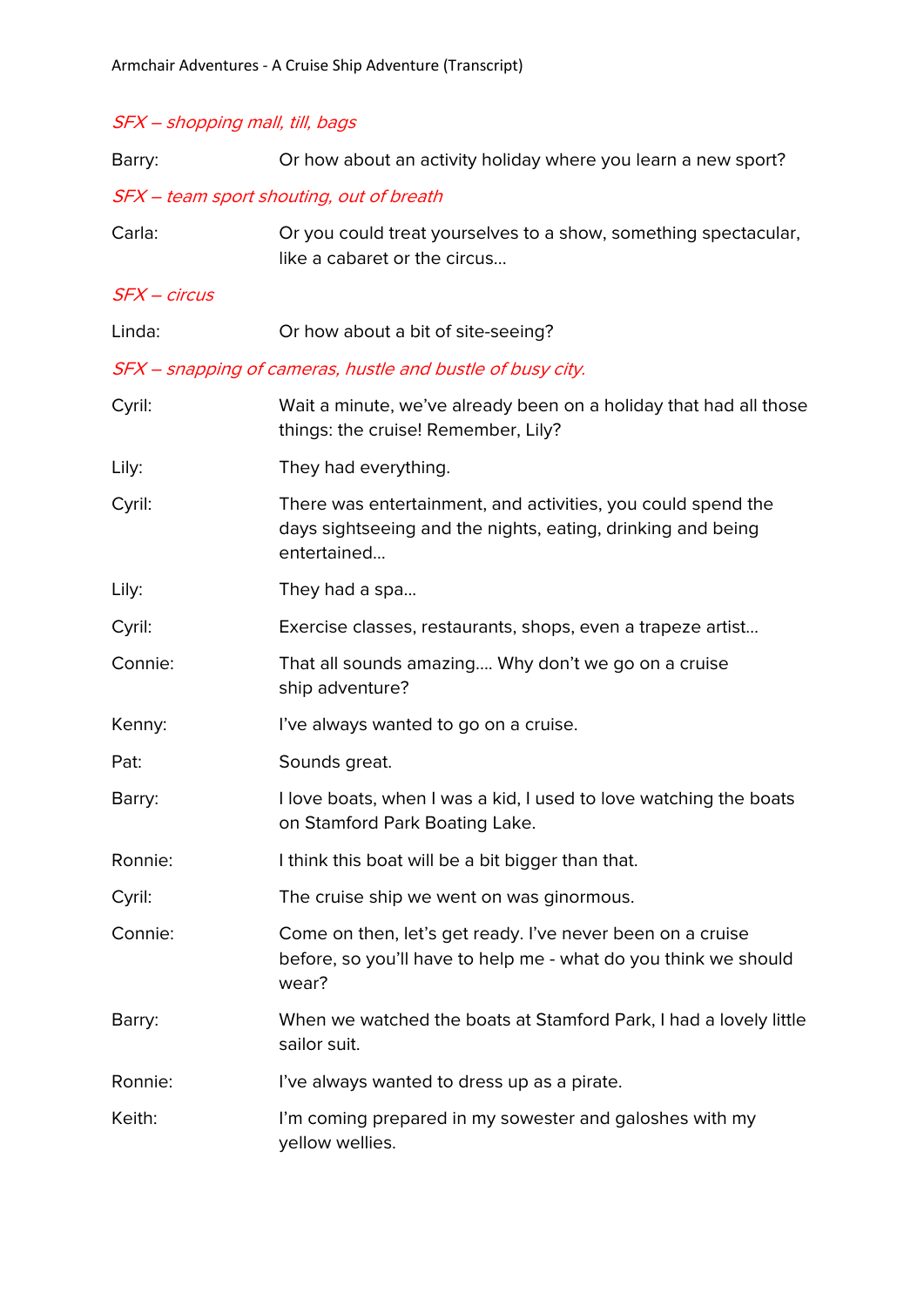| Anne:      | I like the sound of all the restaurants and entertainment, so, I'm<br>going to get glammed up, in a long, floaty dress that makes me<br>feel like Cinderella.                              |
|------------|--------------------------------------------------------------------------------------------------------------------------------------------------------------------------------------------|
| Pauline:   | Oh, I like the sound of that. I'm going to wear a long, glittery<br>gown, sequins, tiara and long gloves.                                                                                  |
| Hazel:     | Me too, with gorgeous dangly earrings that tinkle as you move.                                                                                                                             |
| Lily:      | Very nice.                                                                                                                                                                                 |
| Connie:    | What about you Lily? What are you wearing for the cruise?                                                                                                                                  |
| Lily:      | A long, flowy dress.                                                                                                                                                                       |
| Ken:       | I've got my spinning dickie bow and light-up socks.                                                                                                                                        |
| Cyril:     | I'm getting dressed up smart too: a frilly shirt, a dicky bow and my<br>black patent dance shoes: polished until they shine.                                                               |
| Keith:     | Dance shoes? What if your feet get wet? You'll need wellies.                                                                                                                               |
| Chris:     | No chance – I'm going to wear beautiful Ruby red slippers, just<br>like Dorothy in the Wizard of Oz when she went on her<br>adventure.                                                     |
| Connie:    | What about you adventurer at home? Can you get yourself all<br>dressed up for our cruise ship adventure? Get all dressed up and<br>give us a twirl!                                        |
| SFX - Ding |                                                                                                                                                                                            |
| Ros:       | Wow!                                                                                                                                                                                       |
| Linda:     | Everyone looks amazing.                                                                                                                                                                    |
| Lynda:     | Fabulous.                                                                                                                                                                                  |
| John O:    | What are we waiting for, then? Come on Connie, let's go.                                                                                                                                   |
| Connie:    | Actually, I think you should go without me.                                                                                                                                                |
| John:      | What?                                                                                                                                                                                      |
| Lynda:     | We can't do that.                                                                                                                                                                          |
| Connie:    | You all look so special. And I don't feel special at all. I feel tired<br>and grumpy and miserable. You heard me: yawning my head off<br>earlier You'll have me more fun if I'm not there. |
| Cyril:     | We can't go without you!                                                                                                                                                                   |
| Lily:      | Please come.                                                                                                                                                                               |
| Rita:      | Come on Connie – it's not like walking the plank.                                                                                                                                          |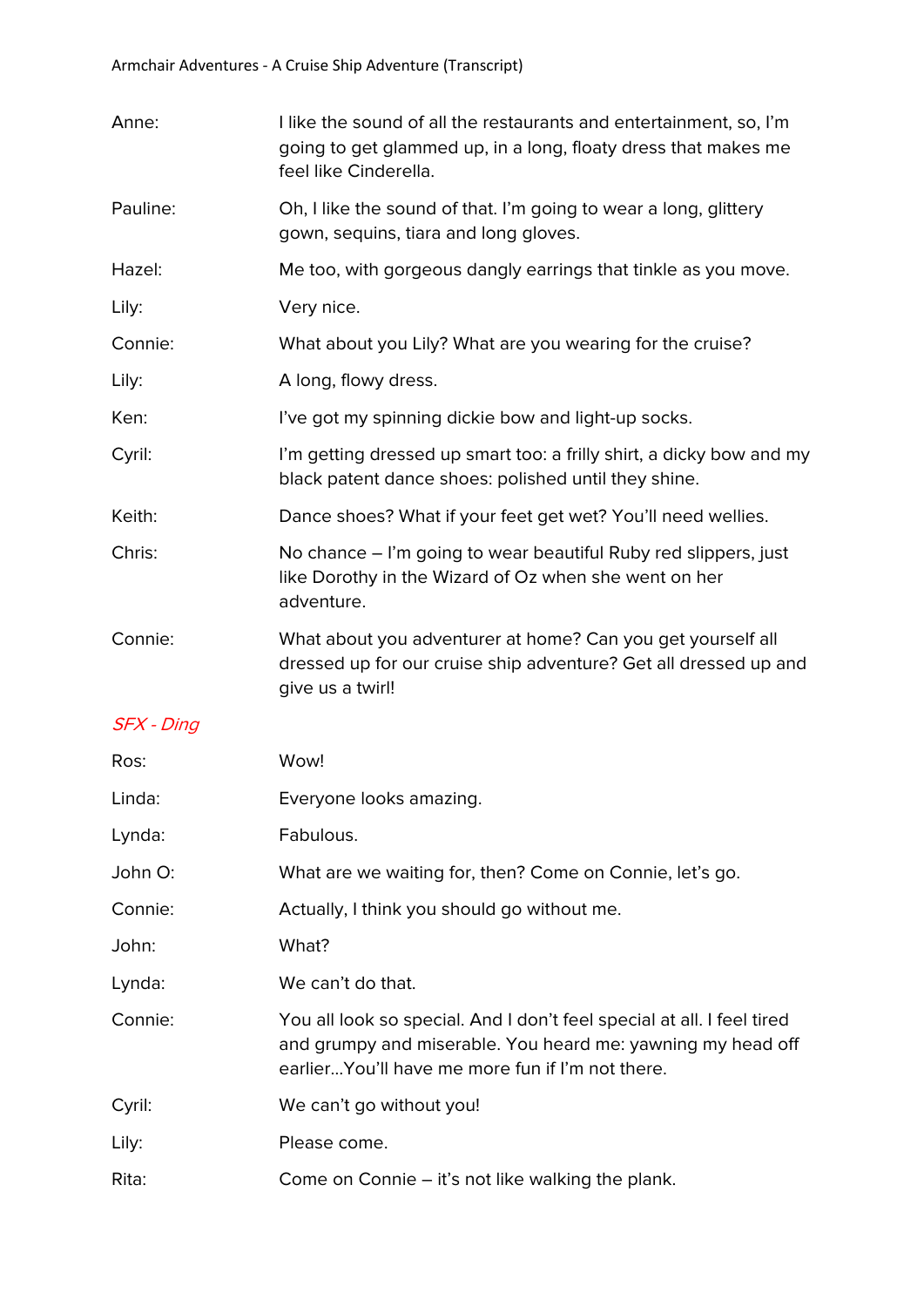| Ros:   | You'll enjoy it when you get there.                                                                                                                   |
|--------|-------------------------------------------------------------------------------------------------------------------------------------------------------|
| Cyril: | I tell you what, Connie, seeing as you're so tired, how about<br>before we explore the ship, we have a nice bite to eat in one of<br>the restaurants? |
| Kenny: | That's a good idea.                                                                                                                                   |
| Lynda: | Get some fuel inside you.                                                                                                                             |
| Rita:  | You'll feel better then                                                                                                                               |
|        |                                                                                                                                                       |

Music – Armchair Adventures (Instrumental) slowly fades in

Connie: Oh, all right – thanks guys. Let's go on an armchair adventure to the cruise ship of our dreams.

## **Scene 2.**

Music slowly fades out as sfx of the harbour fade in. Sounds of people boarding the ship, lots of hustle and bustle.

The gang arrive at the harbour, ready to board the cruise ship.

| Barry:   | Wow, this ship really is bigger than the boats at Stamford Park.           |
|----------|----------------------------------------------------------------------------|
| Jean:    | Just look at it.                                                           |
| John:    | It's enormous.                                                             |
| Rita:    | 25 floors.                                                                 |
| Pauline: | And look at all those windows – I wonder whose job it is to clean<br>them. |
| Hazel:   | What's this ship called?                                                   |
| Barry:   | The there and back – hopefully.                                            |
| Cyril:   | This ship is called The Dream Maker.                                       |
|          |                                                                            |

SFX The ships horn sounds

Lily: All aboard.

### SFX walking towards the ship

| Hazel: | I feel so small next to it. It's a bit overwhelming. |
|--------|------------------------------------------------------|
| Carla: | But exciting.                                        |
| Keith: | And what a beautiful day for it.                     |
| Anne:  | Sun shining.                                         |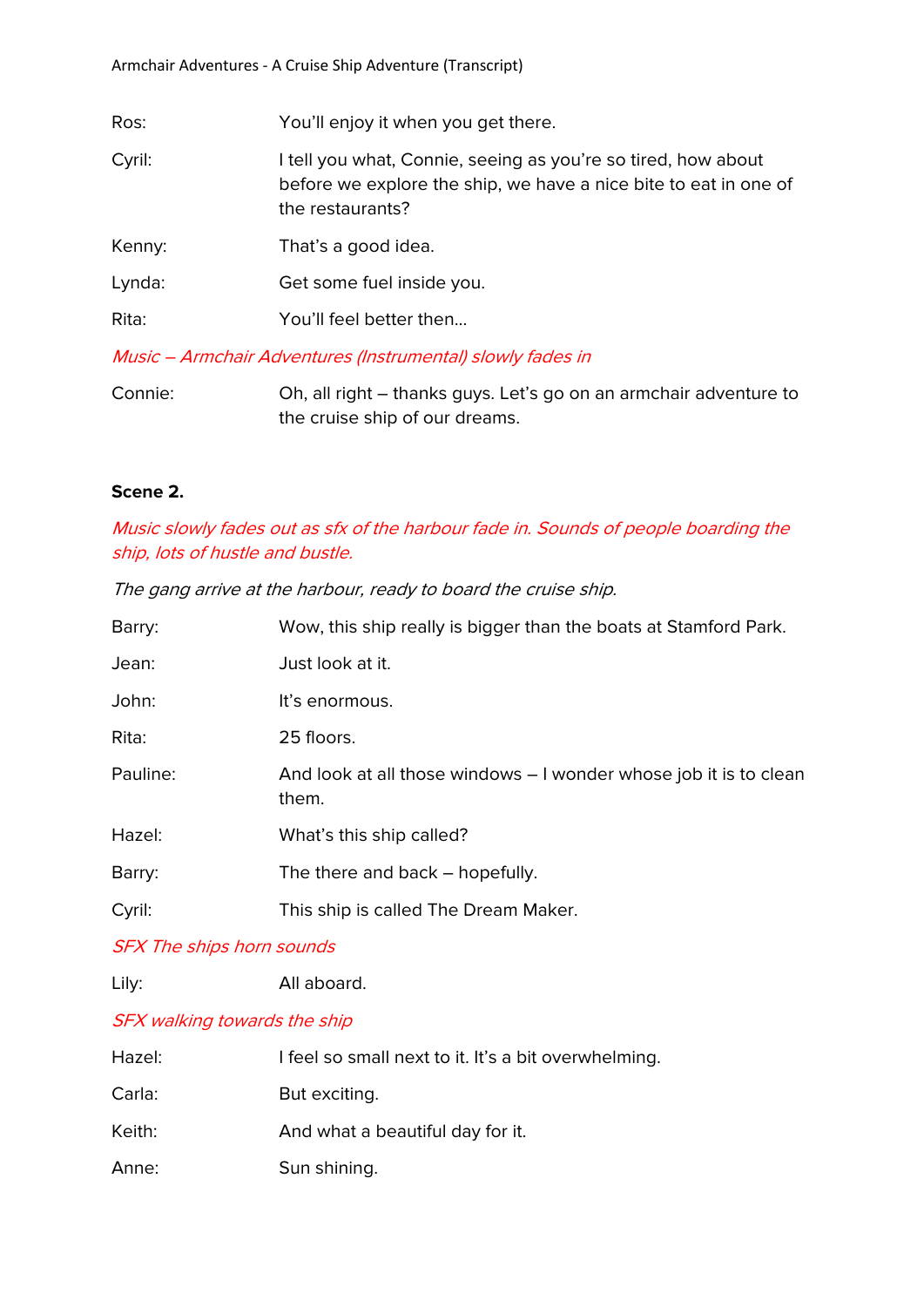Ros: Sea breeze.

### SFX Brass Band plays

| Chris: | Listen, there's a brass band playing to welcome us aboard. I feel |
|--------|-------------------------------------------------------------------|
|        | so special. Look – everyone's waving to us from the harbour!      |

### SFX The ships horn sounds again

| Ensemble: | Bye / Cheerio / Bon voyage!                                                                                  |
|-----------|--------------------------------------------------------------------------------------------------------------|
| Pat:      | Oh, look posters – advertising all the entertainment aboard. A<br>roaring twenties night – that sounds good. |
| Ros:      | I like the look of Spanish night.                                                                            |
| Cyril:    | Karaoke.                                                                                                     |
| Pauline:  | Caribbean night.                                                                                             |
| John:     | And look – there's an Elvis impersonator performing later.                                                   |
| Jean:     | So, where to first?                                                                                          |
| Keith:    | Did someone say something about dinner?                                                                      |
| Cyril:    | Let's head to the dining room: this way.                                                                     |

SFX footsteps walking towards the dining room.

## SFX to show the change of location (clinking of cutlery, chit-chat etc); the gang have arrived in the dining room of the cruise ship. A tannoy announcement: 'dinner is served'.

| Rita:    | This dining room is enormous.                                |
|----------|--------------------------------------------------------------|
| Ros:     | It's gorgeous.                                               |
| Chris:   | Look at that chandelier.                                     |
| Pat:     | Everyone looks so glamorous.                                 |
| John O:  | Someone's coming over, who's that?                           |
| Cyril:   | It's the Captain!                                            |
| Captain: | Good evening. Can I just say how extraordinary you all look? |
| Anne:    | Thank-you, very kind.                                        |
| Keith:   | ( <i>Whispering</i> ) That'll be my yellow wellies.          |
| Captain: | Would you do me the honour of joining me for dinner?         |
| Chris:   | The Captain's table.                                         |
| Pauline: | How exciting!                                                |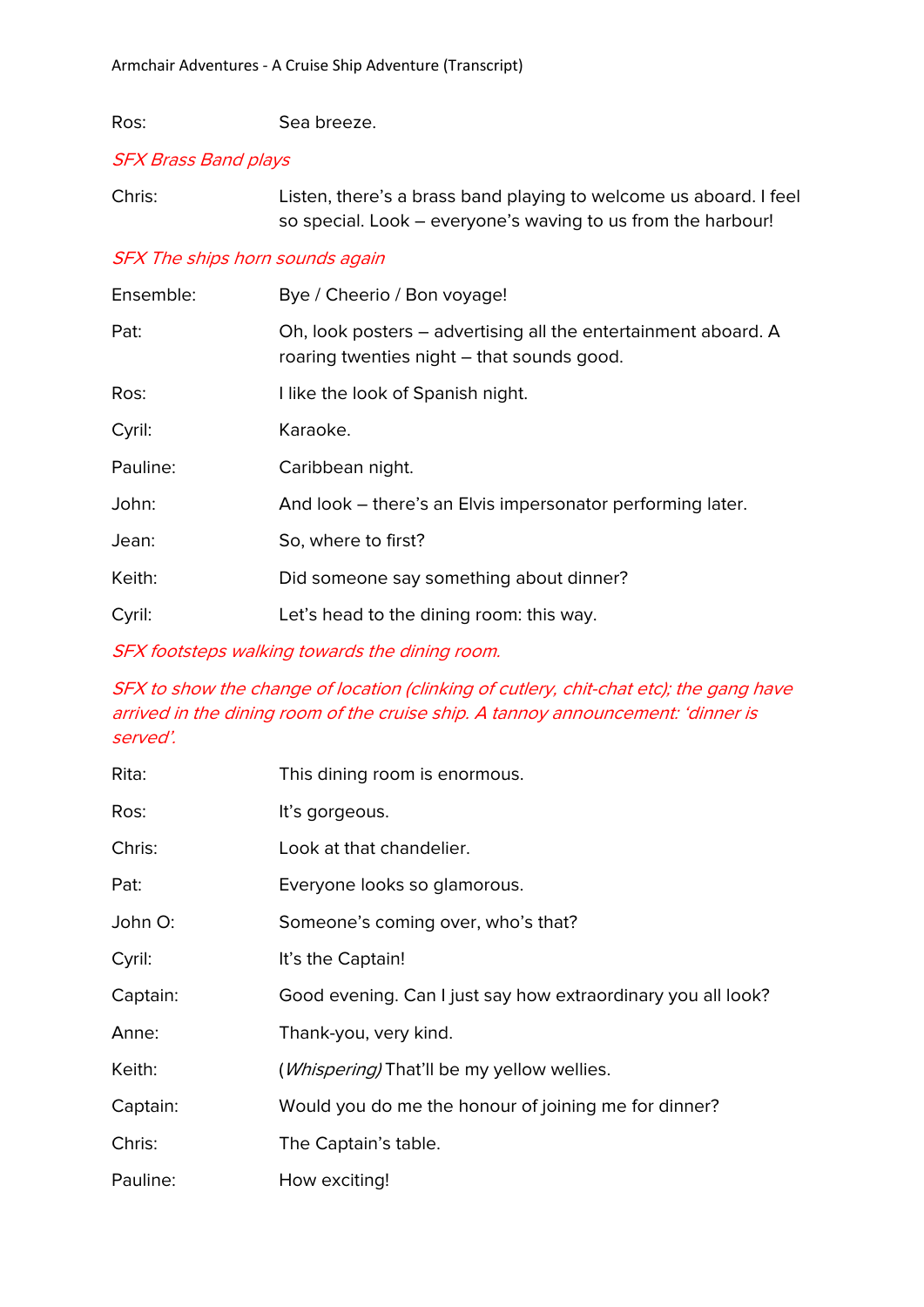| Hazel:                   | I've never sat at the captain's table before.                                                                                                      |
|--------------------------|----------------------------------------------------------------------------------------------------------------------------------------------------|
| Connie:                  | What's on the menu?                                                                                                                                |
| Cyril:                   | Whatever you fancy!                                                                                                                                |
| Hazel:                   | A chocolate fountain                                                                                                                               |
| Pauline:                 | You can dip in strawberries, marshmallows, mini donuts                                                                                             |
| Hazel:                   | Never mind that, I'm sticking my head straight under                                                                                               |
| Ensemble:                | Glugging, slurping chocolate.                                                                                                                      |
| Hazel:                   | Adventurer at home, why don't you try? Slurp the delicious<br>chocolate                                                                            |
| <b>SFX DING</b>          |                                                                                                                                                    |
| Connie:                  | What else can we eat?                                                                                                                              |
| Anne:                    | I fancy some nice paella.                                                                                                                          |
| Cyril:                   | Caviar for me.                                                                                                                                     |
| Connie:                  | Very fancy! What about you, Lily?                                                                                                                  |
| Lily:                    | A proper breakfast.                                                                                                                                |
| Chris:                   | Ooh yeah, with sausages from all around the world.                                                                                                 |
| Ronnie:                  | A nice bit of black pudding                                                                                                                        |
| Chris:                   | Crisps of every flavour.                                                                                                                           |
| Pauline:                 | A wibbly, wobbly jelly                                                                                                                             |
| Jean:                    | This is the happiest feast I've ever seen, even the fish fingers are<br>dancing!                                                                   |
| Connie:                  | What about you adventurers at home? If you could eat absolutely<br>anything at a fantastical feast at the Captain's Table, what would<br>you have? |
| <b>SFX DING</b>          |                                                                                                                                                    |
| Ken:                     | It's not a proper party without bubbly fizzy drinks                                                                                                |
| Hazel:                   | Let's open the champagne.                                                                                                                          |
| <b>SFX Corks popping</b> |                                                                                                                                                    |

| Pat:   | I've never eaten anything quite like this before. |
|--------|---------------------------------------------------|
| Chris: | Delicious.                                        |
| Kenny: | I'm stuffed.                                      |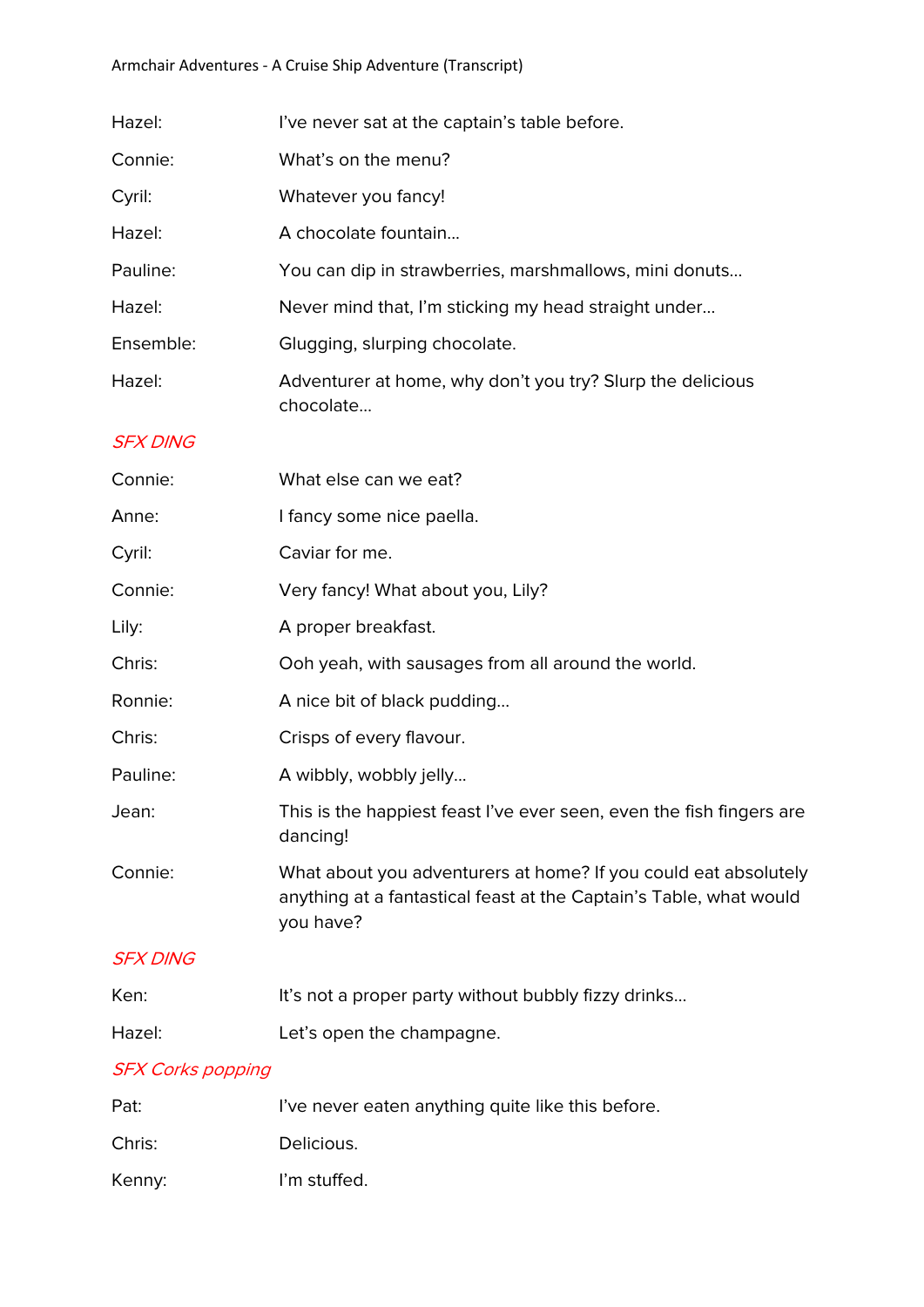### Armchair Adventures - A Cruise Ship Adventure (Transcript)

| Jean:   | I couldn't eat another bite.                                                                         |
|---------|------------------------------------------------------------------------------------------------------|
| Carla:  | So, what's next?                                                                                     |
| John:   | Right, let's explore!                                                                                |
| Connie: | I'm sorry guys, it really was an amazing meal. But I'm not sure I've<br>got enough energy to explore |
| Lily:   | You do look tired.                                                                                   |
| Carla:  | What you need is a power nap.                                                                        |
| Cyril:  | Good idea. A little lie down before the fun really starts.                                           |
| Lynda:  | We just need to find our cabins first                                                                |
| Linda:  | Which way shall we go?                                                                               |
| Jean:   | This ship is so huge                                                                                 |
| Pat:    | There are so many doors                                                                              |
| Barry:  | And they all look the same                                                                           |
| Kenny:  | What about this way?                                                                                 |
| Ros:    | This looks like our cabin.                                                                           |

# SFX A door opens

## SFX A gust of steam

| Carla: | It's very steamy.                               |
|--------|-------------------------------------------------|
| Chris: | Do you think someone left the hot taps running? |
| Keith: | I can't see anything, where's the light switch? |
| Anne:  | There's a switch here Shall I press it?         |

SFX They flip the switch.

SFX A washing machine whirs into action.

# SFX Gurgling water and bubbles.

| Carla: | I don't think that switch was the light switch!                                 |
|--------|---------------------------------------------------------------------------------|
| Rita:  | Where are we?                                                                   |
| Carla: | What are all those bubbles?                                                     |
| Cyril: | This isn't our cabin $-$ it's the ship's laundry room!                          |
| Anne:  | We've turned everything on by accident - the washing machines<br>are going mad. |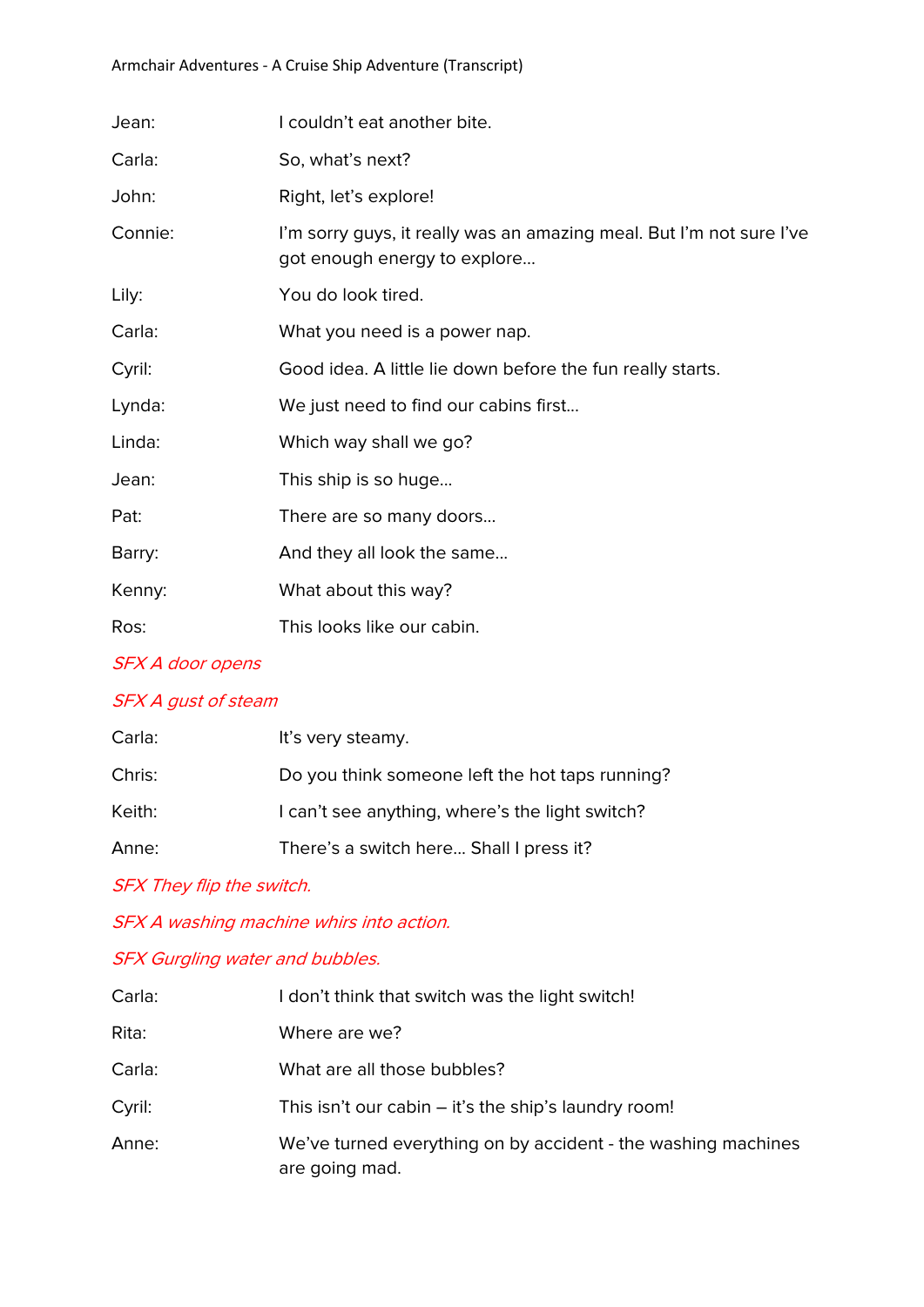Linda: There are soapy bubbles everywhere...

Connie: Adventurer, can you help us pop some bubbles before they fill the whole ship?

## SFX DING

#### Ensemble popping bubbles

| Barry:   | It's so steamy I can hardly see                                |
|----------|----------------------------------------------------------------|
| Hazel:   | Is that an octopus folding washing?                            |
| Pauline: | And an electric eel doing the ironing?                         |
| Jean:    | This ship really does have it all.                             |
| Chris:   | But what we want is a rest, not to put to work in the laundry. |
| Hazel:   | Even if it means folding sheets with an octopus.               |
| Carla:   | I need a lie down myself now.                                  |
| John O:  | Come on, let's get back to searching for the cabin.            |
| John:    | This way.                                                      |

# SFX Footsteps going upstairs, change sound to show we are outside, odd splash of waves, birds…

| Kenny:           | Where are we?                                                                               |
|------------------|---------------------------------------------------------------------------------------------|
| Cyril:           | We're up on the deck.                                                                       |
| Ronnie:          | I can see right out to sea.                                                                 |
| Pauline:         | What a beautiful view.                                                                      |
| <b>SFX Music</b> |                                                                                             |
| Pat:             | What's that music?                                                                          |
| Anne:            | They're having a dance class on the ship's deck.                                            |
| Keith:           | Perfect place for it.                                                                       |
| Pat:             | Cyril, you've got your dancing shoes on haven't you? Why don't<br>you show them some moves? |
| Cyril:           | All right then, let's dance.                                                                |
| Pat:             | You know me, I'll never turn down a dance.                                                  |
| Rita:            | I never imagined I'd be dancing on the deck of a ship.                                      |
| Connie:          | And you adventurer, why don't you join Cyril for a dance on the<br>deck of the ship?        |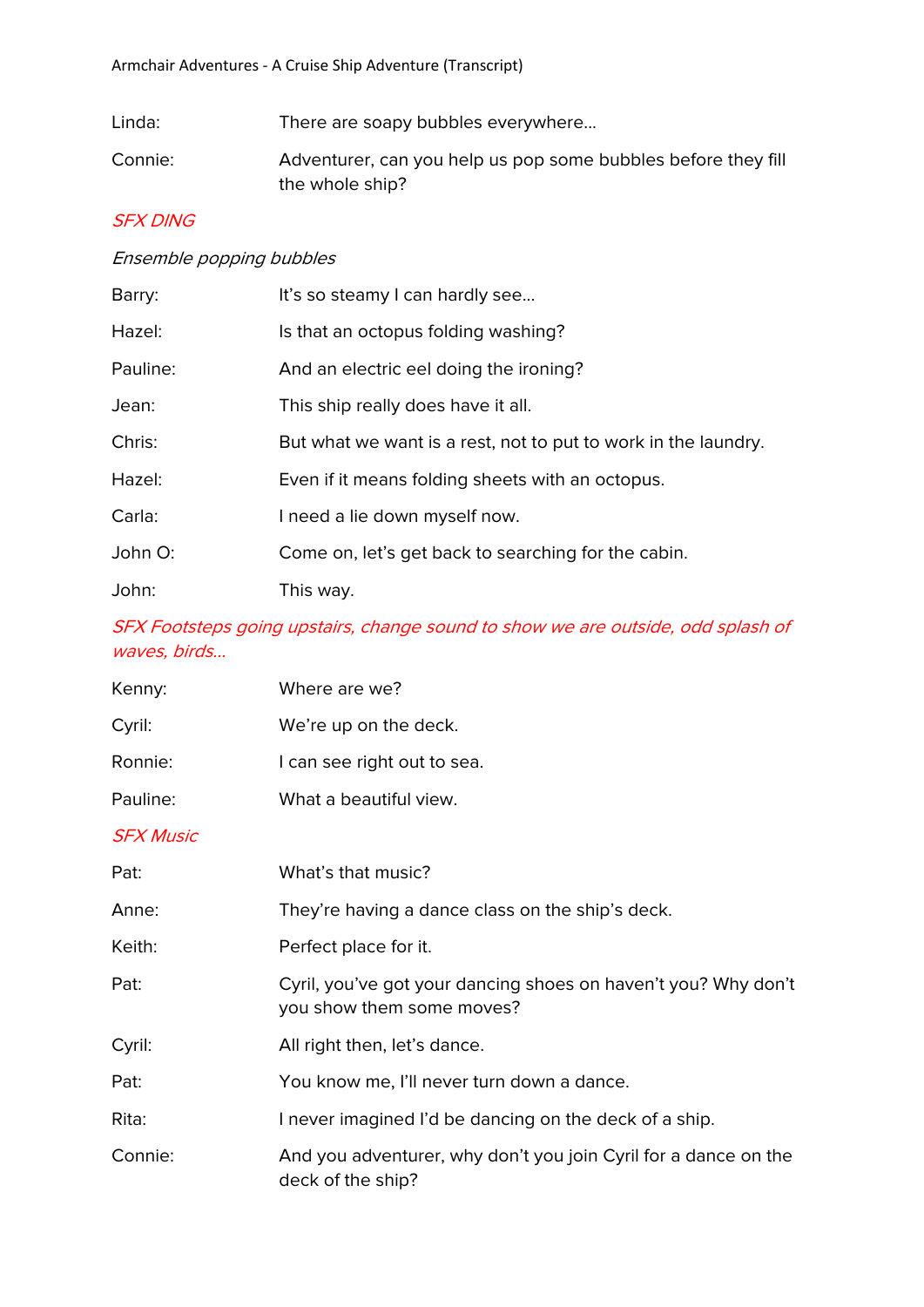# SFX DING

### SFX Music goes up a bit and we hear footsteps of the gang dancing

| Cyril:   | But Connie, why aren't you dancing?                                                  |
|----------|--------------------------------------------------------------------------------------|
| Connie:  | I'm sorry, I'd usually love all this but I'm just too tired to relax and<br>enjoy it |
| Carla:   | Let's keep looking for the cabin.                                                    |
| Chris:   | You really need that rest.                                                           |
| Pauline: | Come on, down here.                                                                  |

### SFX footsteps

| John O: | One of these doors has got to be our cabin. |
|---------|---------------------------------------------|
|---------|---------------------------------------------|

## SFX several doors being opened and closed

| Keith: | Nope, not this one.                                                       |
|--------|---------------------------------------------------------------------------|
| Anne:  | Why? What's in there?                                                     |
| Cyril: | Sharks playing cards.                                                     |
| Ken:   | Something fishy is going on aboard this ship. Let's try the next<br>door. |

### SFX A door opens.

# SFX Swords clashing.

| Ronnie: | Pirates fighting.                                 |
|---------|---------------------------------------------------|
| Jean:   | They're coming this way.                          |
| Barry:  | They've seen your pirate costume, Ronnie.         |
| Jean:   | They think you're here to fight.                  |
| Ronnie: | Let me at them!                                   |
| Connie: | Adventurer, draw your swords – we might need you. |
|         |                                                   |

# SFX Ding

### SFX of clashing swords.

| Anne:   | Quick, shut the door!                                |
|---------|------------------------------------------------------|
| Ronnie: | I nearly had them, then.                             |
| Connie: | We're never going to find our cabin at this rate!    |
| Cyril:  | Don't worry Connie, we'll find the cabin eventually. |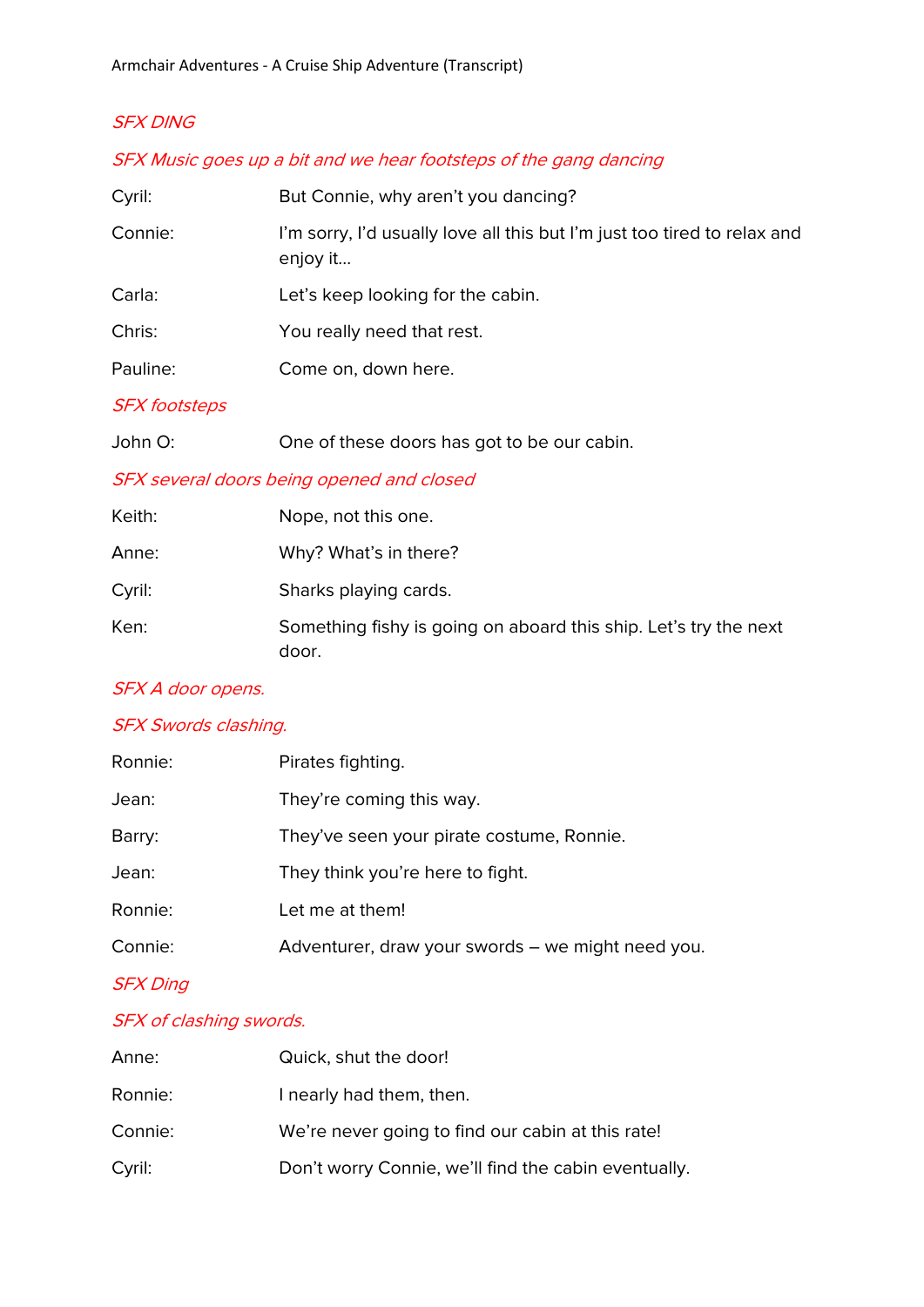Lily: Down this corridor.

#### SFX Footsteps

Pat: What's behind the next door?

#### SFX Another door opening

A voice that sounds a lot like Elvis says, 'thank-you, thank-you very much'

| Rita:  | Oh, it's that Elvis impersonator.      |
|--------|----------------------------------------|
| Jean:  | I don't think that was an impersonator |
| Keith: | We haven't got time for this.          |
| Anne:  | Next door.                             |

SFX another door opening.

#### SFX An orchestra warming up

| Pauline: | An orchestra warming up.                                          |
|----------|-------------------------------------------------------------------|
| Jean:    | But it looked to me like the instruments were playing themselves. |
| Keith:   | Next door.                                                        |
| Anne:    | Try again.                                                        |

## SFX A Door opening.

### SFX A giant's booming voice, 'fee, fi, fo, fum'.

| John: | This ship really is big, that's not our cabin – it's a giant's. I saw a |
|-------|-------------------------------------------------------------------------|
|       | gigantic beanstalk in there too.                                        |
|       |                                                                         |

Carla: What's in the next door?

SFX Another door

### SFX A gust of arctic wind

| Jean: | The frozen artic |
|-------|------------------|
|       |                  |

| Rita:<br>Next door |
|--------------------|
|                    |

#### SFX Another door

### SFX Jungle sounds

| Keith: | The jungle                                        |
|--------|---------------------------------------------------|
| Anne:  | We're never going to find our cabin at this rate. |
| Carla: | Hey adventurer, can you help?                     |
| Jean:  | It'll be quicker with you searching too           |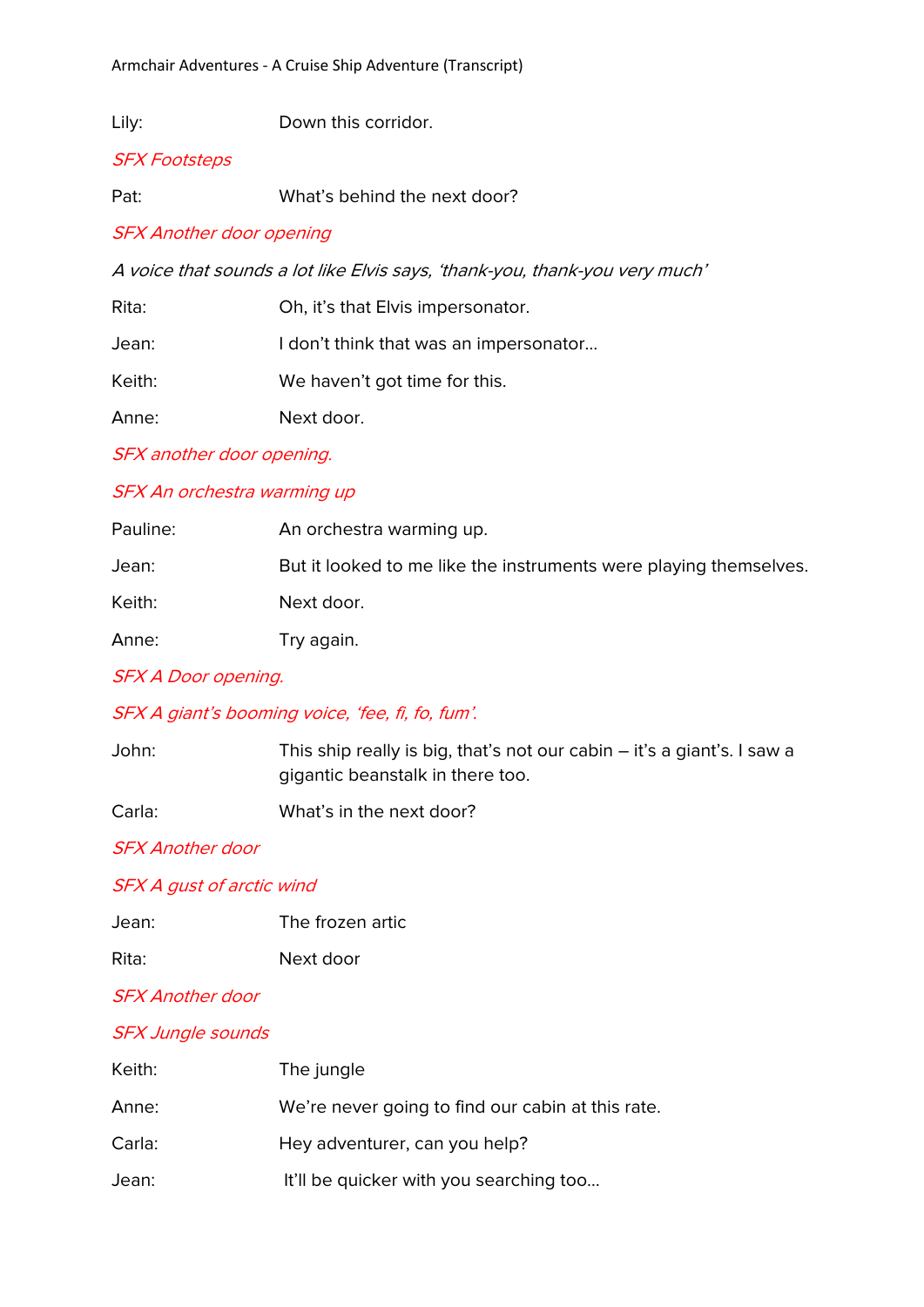| Chris:          | Can you open a door on this extraordinary ship?                                                                                 |
|-----------------|---------------------------------------------------------------------------------------------------------------------------------|
| Pauline:        | What weird and wonderful things are hiding behind it?                                                                           |
| <b>SFX Ding</b> |                                                                                                                                 |
| Connie:         | Careful, some of these doors are dangerous! Thanks for trying<br>but I just can't see us ever finding the cabin, it's hopeless. |
| Lily:           | Don't give up, Connie.                                                                                                          |
| Cyril:          | Let's try up these stairs. Maybe our cabin is on the next floor up.                                                             |

## SFX the gang walking upstairs then a door opening

| Captain: | Who's there? Oh, it's you again.                                                                                                         |
|----------|------------------------------------------------------------------------------------------------------------------------------------------|
| Cyril:   | Sorry, Captain – we didn't see the crew only sign.                                                                                       |
| Captain: | I'm actually really glad to see you. The ship is entering choppy<br>waters and it's all hands to the deck Ever steered a ship<br>before? |
| Barry:   | Does a pedalo count?                                                                                                                     |
| Captain: | We need to navigate to the calmest water we can find.                                                                                    |
|          |                                                                                                                                          |

# SFX Crashing waves

| Anne:    | The waves are getting really wild now.                                                                          |
|----------|-----------------------------------------------------------------------------------------------------------------|
| Jean:    | The waves are so strong I can hardly stand.                                                                     |
| Linda:   | The wind is blowing us about all over the place.                                                                |
| Keith:   | I bet you all wish you had some wet weather protection now,<br>water everywhere! I'm glad I've got my galoshes. |
| Anne:    | My beautiful dress is sodden!                                                                                   |
| Kenny:   | Will the ship capsize?                                                                                          |
| Captain: | Don't worry – a ship like this is designed to handle rough<br>weather.                                          |
| Hazel:   | What can we do to help?                                                                                         |
| Captain: | Someone check the navigation equipment, which way should<br>we go to find calmer waters?                        |

## SFX Pressing computer keyboard

Cyril: Looks like calmer water ahead.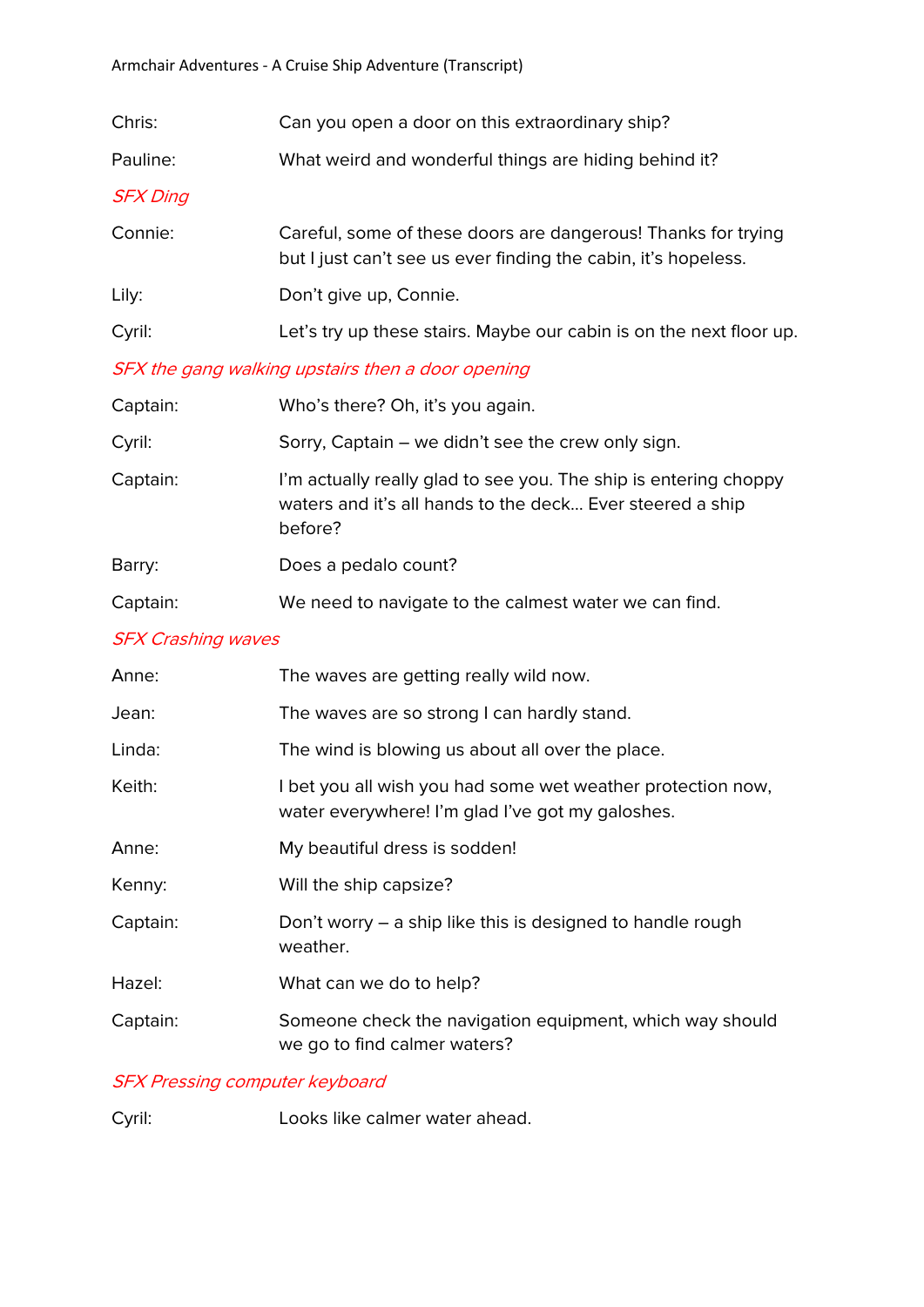Connie: Adventurers, can you help? Imagine you're on board a giant ship during a storm. Keep a close eye on the equipment so we know which way to go.

### SFX DING

| Lynda: | It looks calmer this way. |
|--------|---------------------------|
| Linda: | The storm is subsiding.   |

### SFX The stormy winds dying down

| Captain: | Thank-you for all your help. It can feel terrifying when you're<br>caught in the storm – but the important thing is to keep calm:<br>focus on finding stiller waters. |
|----------|-----------------------------------------------------------------------------------------------------------------------------------------------------------------------|
| Cyril:   | It's quite the view from up here on the bridge of the ship.                                                                                                           |
| Carla:   | The sea is so vast and so beautiful.                                                                                                                                  |
| Ros:     | I could watch these waves forever.                                                                                                                                    |
| Rita:    | Was that a dolphin?                                                                                                                                                   |

### SFX Calm waves, seagulls – a beautiful day on sea

| Barry:  | And look there are those pirates from earlier, they've abandoned<br>ship. |
|---------|---------------------------------------------------------------------------|
| Ronnie: | Told you I'd see them off.                                                |
| Kenny:  | I think a mermaid just waved at me.                                       |
| Linda:  | Anything feels possible when you look out to sea.                         |
| Lynda:  | It's immense.                                                             |
| Chris:  | Endless.                                                                  |
|         |                                                                           |

Music - Cyril starts to sing a sea shanty – about the magic and mystery of the waves.

| Cyril: | Right then, Connie- now the ship is steady, let's find that cabin, so |
|--------|-----------------------------------------------------------------------|
|        | you can finally have that nap.                                        |

But there is a soft snoring sound from Connie...

| Lily:    | She's asleep.                           |
|----------|-----------------------------------------|
| Pauline: | It must be the calm waves               |
| Keith:   | And your singing Cyril                  |
| Anne:    | Shall we wake her up to find the cabin? |
| Lily:    | Let her rest.                           |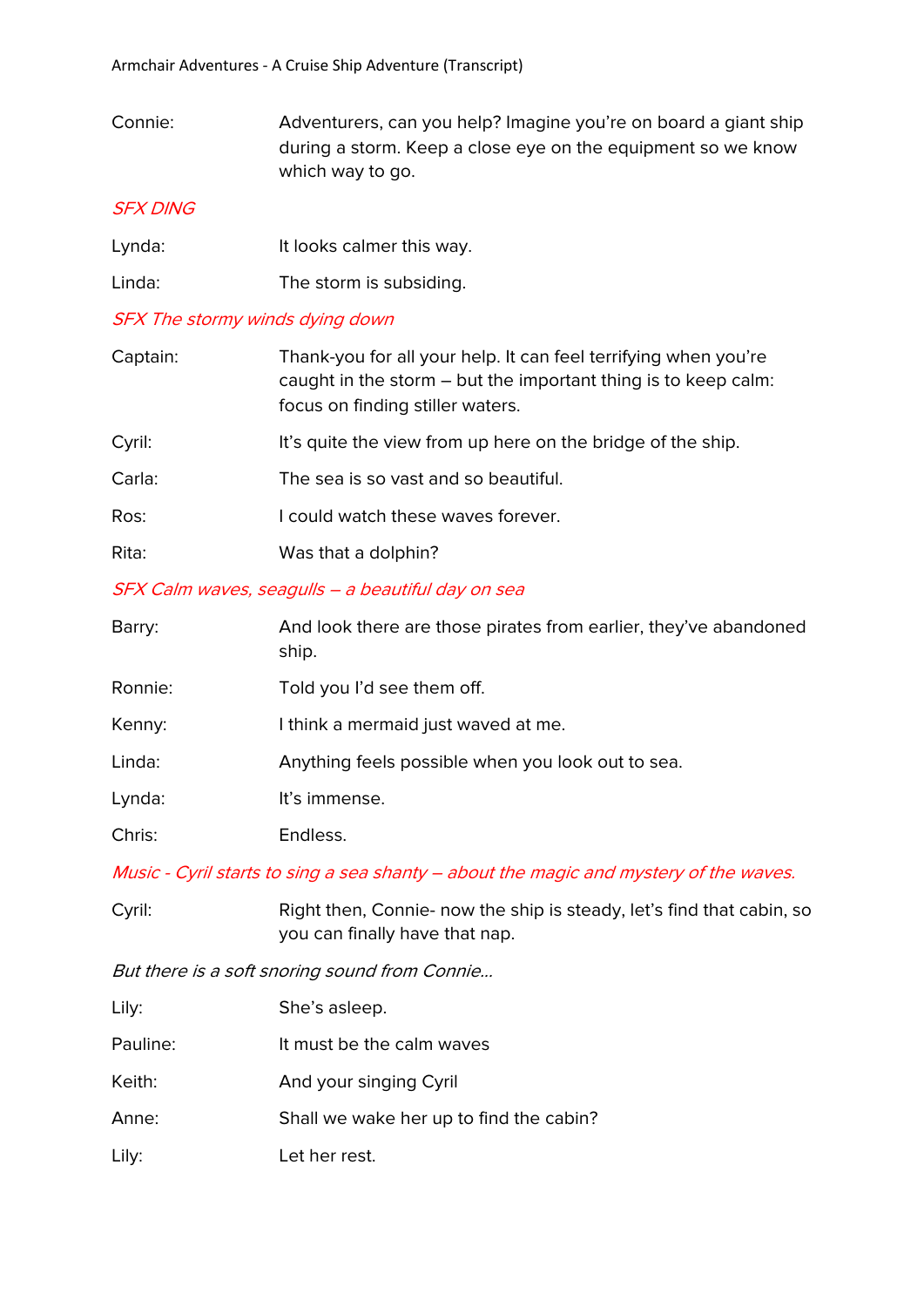| Ros:     | I wonder what she's dreaming about?                                                                                                                                                                                                                             |
|----------|-----------------------------------------------------------------------------------------------------------------------------------------------------------------------------------------------------------------------------------------------------------------|
|          | Music - Cyril's Sea Shanty continues - this time with Connie, joining in                                                                                                                                                                                        |
| Connie:  | Where am I?                                                                                                                                                                                                                                                     |
| Cyril:   | We're still aboard the ship. You fell asleep.                                                                                                                                                                                                                   |
| Connie:  | I had the most wonderful dream You were all there.                                                                                                                                                                                                              |
| Lily:    | Better now?                                                                                                                                                                                                                                                     |
| Connie:  | Much, thank-you. I really needed that sleep. I was feeling<br>sluggish and grumpy and just not good enough. That's why I<br>didn't want to join you on the adventure - I feel really anti-social<br>when I'm tired, like why would anyone want to be around me? |
| Cyril:   | It can be hard to feel good about yourself when you haven't had<br>a good night's sleep.                                                                                                                                                                        |
| Connie:  | I've been getting so stressed with school and everything that my<br>brain's been in over-drive. And then, because I've not slept, I've<br>been so tired all my worries have felt even bigger and harder to<br>deal with It's like a vicious circle.             |
| Lily:    | That sounds hard.                                                                                                                                                                                                                                               |
| Connie:  | But just being here in the fresh air, listening to the waves, let me<br>switch off all those stressed-out thoughts and finally relax                                                                                                                            |
| Cyril:   | You know, you can't always fall asleep on the deck of a ship, but<br>you can recreate that relaxed feeling at home                                                                                                                                              |
| Lily:    | Plenty of fresh air can help.                                                                                                                                                                                                                                   |
| Cyril:   | Or enjoying nature, like us watching the birds in the garden.                                                                                                                                                                                                   |
| Anne:    | At bedtime, I like to get all cosy with a hot water bottle and a cup<br>of cocoa.                                                                                                                                                                               |
| Chris:   | Thinking happy thoughts helps me - picturing a place I feel<br>happy and calm.                                                                                                                                                                                  |
| Barry:   | I like to empty my head of thoughts and just breathe.                                                                                                                                                                                                           |
| Pauline: | I keep a notebook and pen by my bed so I can write my worries<br>down instead of letting them chase round and round my head.                                                                                                                                    |
| Jean:    | It helps me to make sure I'm not looking at devices before bed:<br>just switch it all off.                                                                                                                                                                      |
| Connie:  | Thanks guys, I really appreciate your advice.                                                                                                                                                                                                                   |
| Cyril:   | Right well, I think it's time we were getting back home                                                                                                                                                                                                         |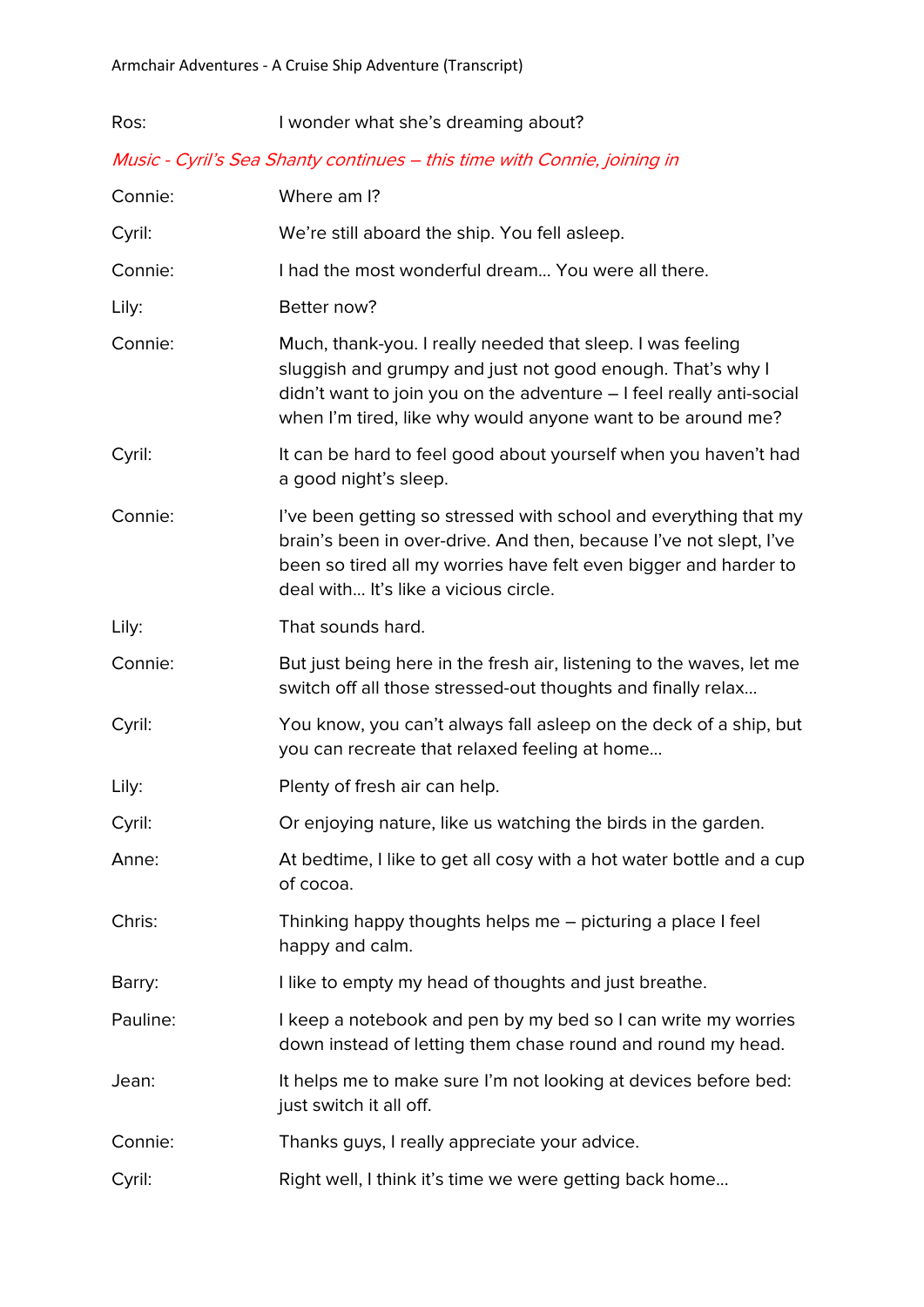Linda: As long as we don't get lost on the way!

- Connie Home? But I haven't given you an adventure yet! I promised you we'd see and do all this cool stuff aboard the ship and all you've done is help me find a cabin. I'm so sorry, I told you I shouldn't have come...
- Lynda: You must be joking!

Carla: We've had the time of our lives.

Pauline: Seeing an octopus get tangled in the washing.

Ronnie: Sword fighting with pirates.

John: Discovering magical places behind hidden doors...

Cyril: It might not have been what we were planning, but you can't plan for everything. Sometimes you have to relax, go with the flow...

Lily: Ride the waves...

Connie: I'm going to try. Tonight, I'm switching all my devices off, having a lovely warm bubbly bath and then I'm going to lie in bed and picture sunshine, shimmering on a calm sea – and if the worries creep in, I'll let them just drift away.

Cyril: That sounds wonderful.

Connie: Thanks Cyril. Thanks Lily. Thanks everyone. You're the best customers a travel agent could ask for- thank you.

- Cyril: Now to get back home.
- Anne: Chris, are you still wearing those beautiful ruby red slippers?
- Chris: They're a bit damp, but they still sparkle.
- Anne: Well, then let's all hold hands and click our heels and if we say 'there's no place like home', I bet we'll end up all cosy back in bed.
- Cyril: Great idea, ready everyone?
- Lily: Ready adventurers?

## SFX DING

Ensemble: There's no place like home.

### SFX A magical, sound to take them home.

Lily: **Home** sweet home.